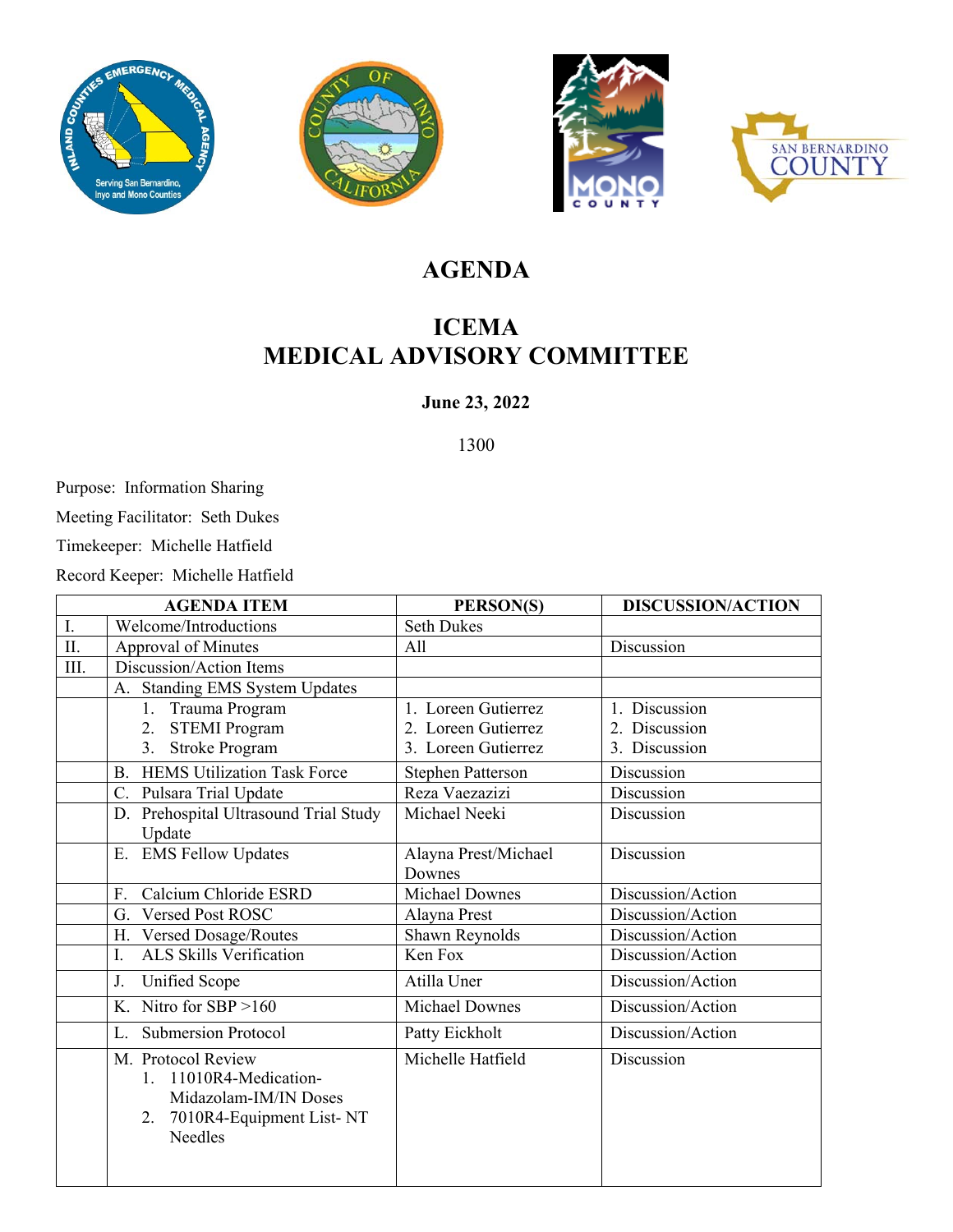#### AGENDA - MEDICAL ADVISORY COMMITTEE June 23, 2022 Page 2

| IV.   | <b>Public Comment Period</b>       |                      | Discussion        |  |
|-------|------------------------------------|----------------------|-------------------|--|
| V.    | Future Agenda Items                |                      | Discussion        |  |
| VI.   | Next Meeting Date: August 25, 2022 |                      | Discussion        |  |
| VII.  | Adjournment                        |                      | Action            |  |
| VIII. | <b>Closed Session Case Review</b>  | <b>MAC</b> Committee | Discussion/Action |  |
|       | Loop Closure Cases<br>А.           |                      |                   |  |
|       | <b>Case Reviews</b><br>В.          |                      |                   |  |
|       |                                    |                      |                   |  |
|       |                                    |                      |                   |  |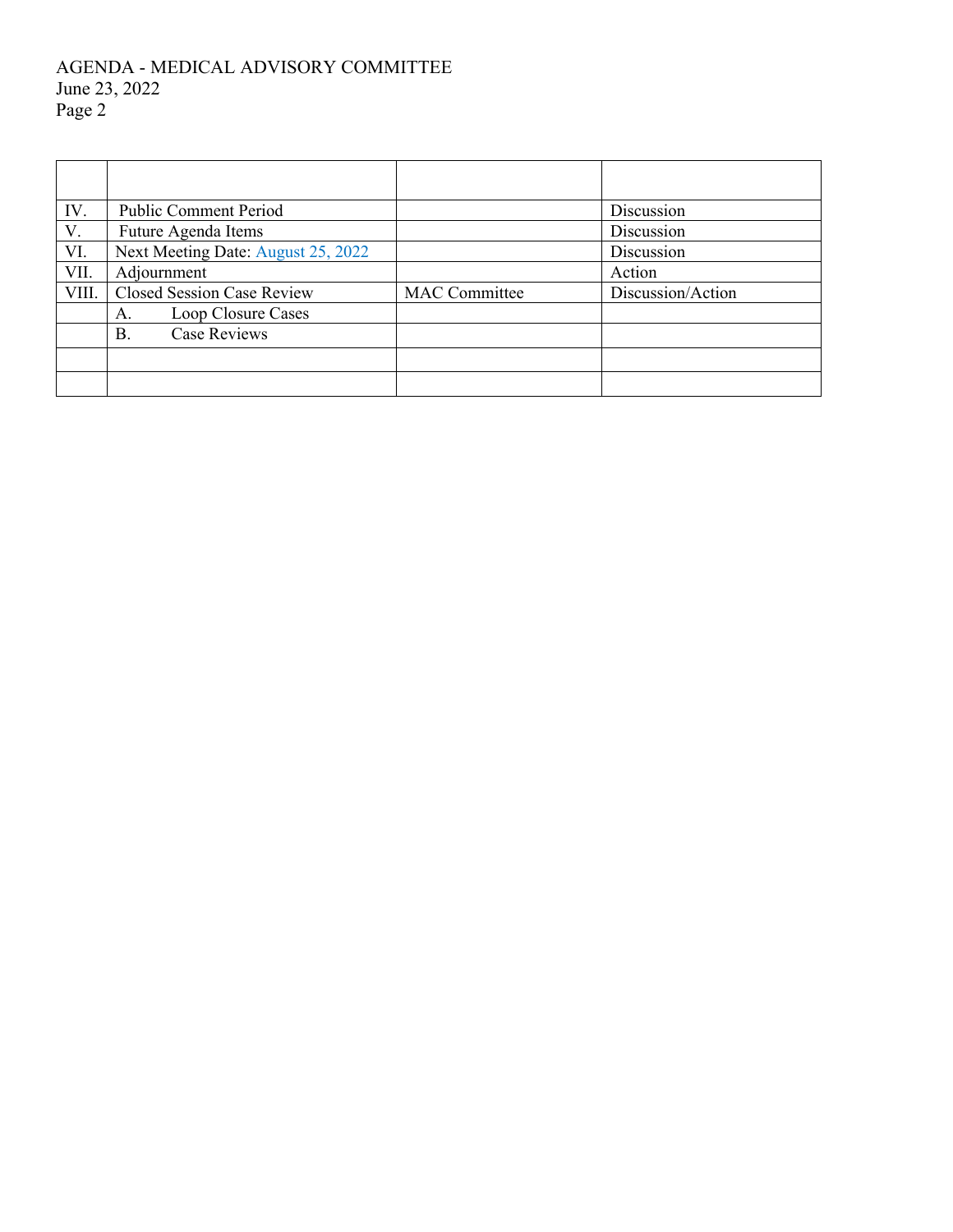







# **MINUTES**

# **ICEMA MEDICAL ADVISORY COMMITTEE**

### **April 28, 2022**

1300

| <b>AGENDA ITEM</b> |                                                            | <b>DISCUSSION/FOLLOW UP</b>                                                                                                                                                                                                                                                                          | <b>RESPONSIBLE PERSON(S)</b> |
|--------------------|------------------------------------------------------------|------------------------------------------------------------------------------------------------------------------------------------------------------------------------------------------------------------------------------------------------------------------------------------------------------|------------------------------|
| I.                 | Welcome/Introductions                                      | Meeting was called to order at 1305                                                                                                                                                                                                                                                                  | <b>Seth Dukes</b>            |
| II.                | <b>Approval of Minutes</b>                                 | The February 24, 2022, minutes were approved.<br>Motion to approve.<br>MSC: Steve Patterson/Brian Savino<br><b>APPROVED</b><br>AYES:<br>Debbie Bervel, Seth Dukes, Joy Peters, Kevin<br>Dearden, Susie Moss, Kenneth Fox, Troy<br>Pennington, Lisa Davis, Amanda Ward, Lance<br>Brown, Phong Nguyen. |                              |
| III.               | Discussion/Action Items                                    |                                                                                                                                                                                                                                                                                                      |                              |
|                    | A. Standing EMS System<br>Updates                          |                                                                                                                                                                                                                                                                                                      |                              |
|                    | 1. Trauma Program<br>2. STEMI Program<br>3. Stroke Program | Nothing to report.<br>The E2B (EMS to Balloon time) is underway<br>Data on EMS to Door was presented at the<br>STEMI meeting. ICEMA will be presenting<br>data on Door to Balloon time at the meeting in<br>July.<br>Nothing to report.                                                              | Loreen Gutierrez             |
|                    | <b>B.</b> HEMS Utilization Task Force                      | No updates. Will have a meeting prior to the<br>next MAC meeting and will have updates then.                                                                                                                                                                                                         | <b>Stephen Patterson</b>     |
|                    | C. Pulsara Trial Update                                    | Went live in March and has been recording 6-<br>10 calls per day. Need to troubleshoot issues<br>and have the ability do QI reviews and<br>integrate into ImageTrend.                                                                                                                                | Reza Vaezazizi               |
|                    | D. Prehospital Ultrasound Trial<br><b>Study Update</b>     | Providers have been recording images.                                                                                                                                                                                                                                                                | Reza Vaezazizi               |
|                    | E. EMS Fellow Updates                                      | Discussed Calcium Chloride for ESRD patients<br>with bradycardia. Request to integrate Calcium<br>Chloride 1 GM IV/IO as a base hospital order.<br>Approved to move forward in next MAC<br>meeting. Brian Savino/Troy Pennington.                                                                    | <b>Michael Downes</b>        |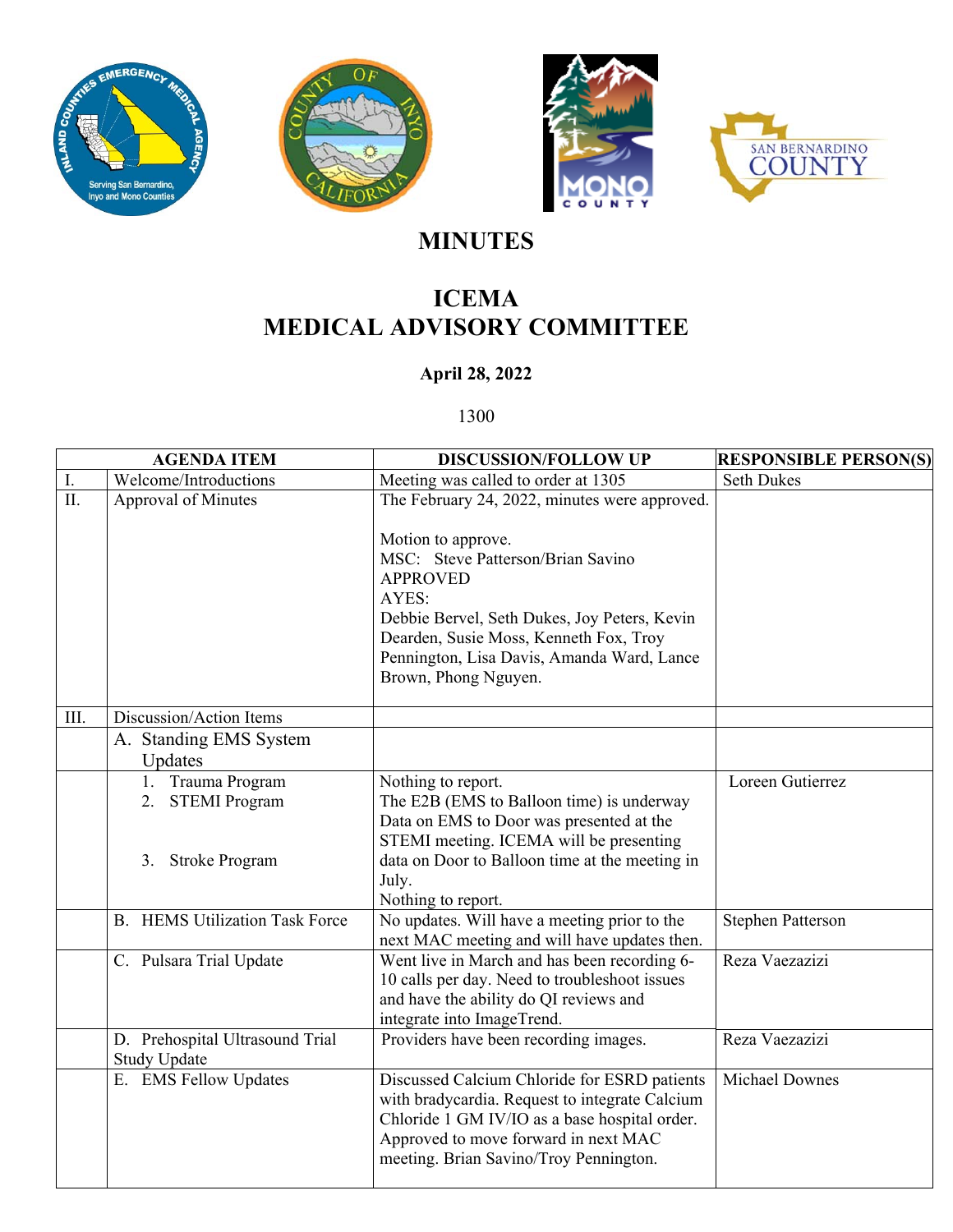|       | F. Burn Sheet Alternatives           | ARMC was consulted on pre-moistened burn                                                         | Reza Vaezazizi    |
|-------|--------------------------------------|--------------------------------------------------------------------------------------------------|-------------------|
|       |                                      | sheets. Equipment list will not be changed at                                                    |                   |
|       |                                      | this time.                                                                                       |                   |
|       | G. NT alternate sites                | Discussed failure rate of NT attempts and                                                        | Reza Vaezazizi    |
|       |                                      | removing the MCL option in favor of MAL                                                          |                   |
|       |                                      | 4 <sup>th</sup> /5 <sup>th</sup> ICS. More education and procedure QI is                         |                   |
|       |                                      | needed.                                                                                          |                   |
|       | H. Airway Controlled vs. Managed     | Discussed the need for education and critical                                                    | Reza Vaezazizi    |
|       |                                      | thinking skills for prehospital providers and                                                    |                   |
|       |                                      | base hospitals when determining if the patient                                                   |                   |
|       |                                      | airway needs to be controlled prior to                                                           |                   |
|       |                                      | continuing to a specialty center.                                                                | <b>Seth Dukes</b> |
|       | Versed for CPAP-IN Dosing<br>Ι.      | Discussed change to protocol for Versed routes<br>for anxiety related to CPAP. Addition of IM/IN |                   |
|       |                                      |                                                                                                  |                   |
|       | Missing PCRs Identified During<br>J. | routes to protocol passed unanimously.<br>Discussed missing documentation from first             | Reza Vaezazizi    |
|       | <b>COI</b> Review                    | responders and its impact on CQI reports.                                                        |                   |
|       |                                      | Feedback to providers is needed to improve                                                       |                   |
|       |                                      | documentation.                                                                                   |                   |
|       | K. Changing Requirements for         | Discussed changing preceptor education                                                           | <b>Seth Dukes</b> |
|       | Field Preceptors in ICEMA            | requirements from two years to one year. At                                                      |                   |
|       |                                      | this time there is little support, will revisit if                                               |                   |
|       |                                      | needed.                                                                                          |                   |
|       | L. Protocol Review                   |                                                                                                  | Michelle Hatfield |
|       | 1. 15040-Respiratory Distress-       | Administrative changes were made to add                                                          |                   |
|       | Authorized Public Safety             | NPA/OPA skills to PS optional scope. No                                                          |                   |
|       | 2. 15050-Optional Skills and         | questions or comments by committee.                                                              |                   |
|       | Medication-Authorized Public         |                                                                                                  |                   |
|       | Safety                               |                                                                                                  |                   |
| IV.   | <b>Public Comment Period</b>         |                                                                                                  |                   |
| V.    | Future Agenda Items                  | Non-narcotic pain management-Carly Crews.                                                        |                   |
|       |                                      | Versed dose for cardioversion-Shawn                                                              |                   |
|       |                                      | Reynolds.                                                                                        |                   |
|       |                                      | Versed dose for seizure/behavioral emergency-                                                    |                   |
|       |                                      | Seth Dukes.                                                                                      |                   |
|       |                                      | Nitro for CHF with SBP above 160-Michael                                                         |                   |
|       |                                      | Downes.                                                                                          |                   |
|       |                                      | Submersion protocol-Patty Eickholt.                                                              |                   |
|       |                                      | Date for changing MAC to hybrid.                                                                 |                   |
| VI.   | Next Meeting Date                    | June 23, 2022                                                                                    |                   |
| VII.  | Adjournment                          | Meeting was adjourned at 1535.                                                                   |                   |
| VIII. | <b>Closed Session</b>                |                                                                                                  |                   |
|       | A. Case Reviews                      |                                                                                                  |                   |
|       | B. Loop Closure Cases                |                                                                                                  |                   |
|       |                                      |                                                                                                  |                   |